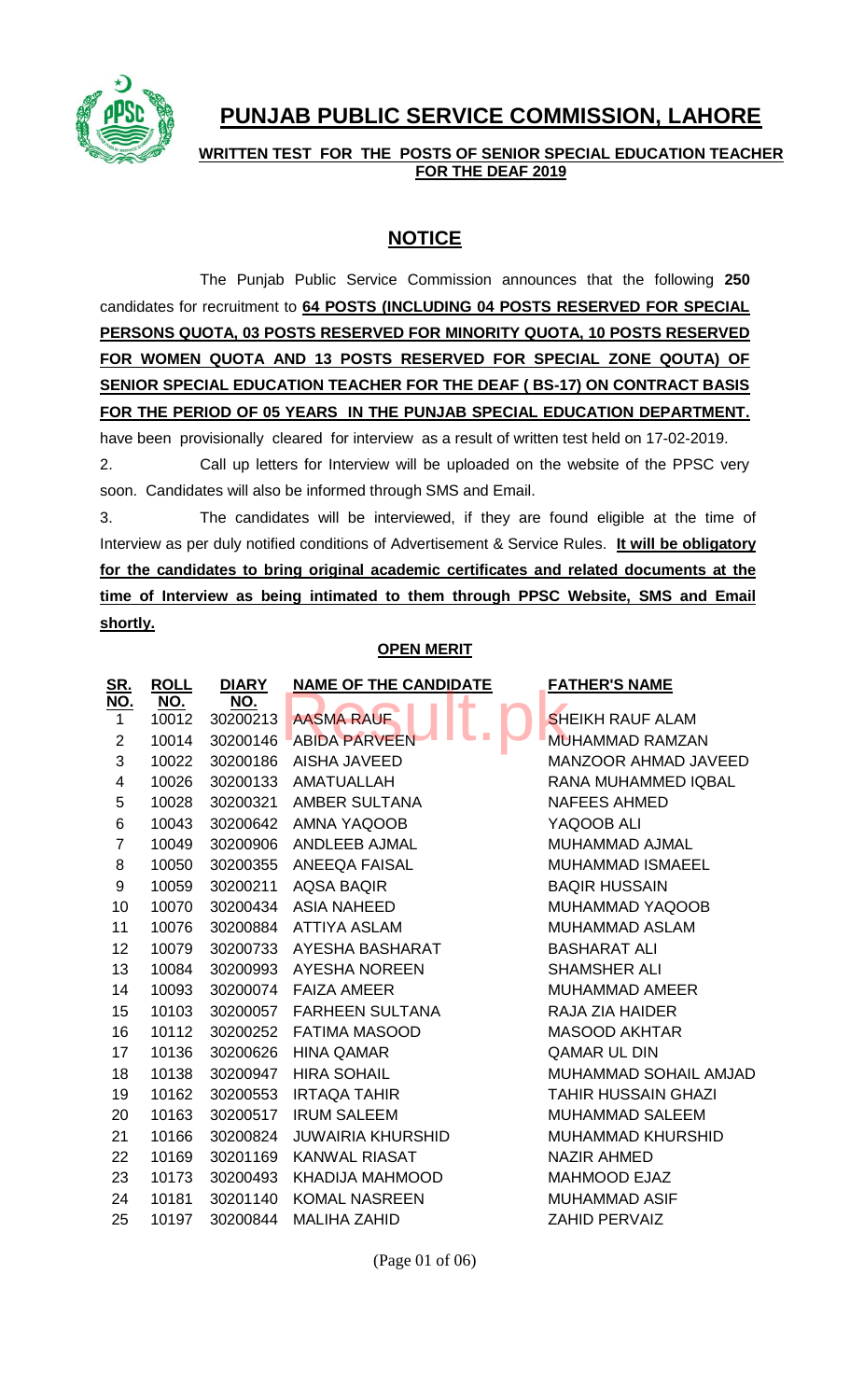| 26 | 10204 | 30200508 | <b>MARIAM SHUA</b>                                           | <b>MUNIR ALAM</b>                               |
|----|-------|----------|--------------------------------------------------------------|-------------------------------------------------|
| 27 | 10206 | 30200175 | <b>MARYAM</b>                                                | SARDAR MUHAMMAD HAYAT<br><b>DOGAR</b>           |
| 28 | 10210 | 30200641 | <b>MEHAK SARFRAZ</b>                                         | <b>ZAHID SARFRAZ</b>                            |
| 29 | 10233 | 30200634 | <b>NAMRAH ABID</b>                                           | <b>MUHAMMAD ABID</b>                            |
| 30 | 10234 | 30201010 | <b>NARGIS ZAFAR KHAN</b>                                     | <b>ZAFAR KHAN</b>                               |
| 31 | 10242 | 30200919 | NIMRA MARYAM                                                 | MUHAMMAD JAMEEL                                 |
| 32 | 10250 | 30201201 | <b>QURAT UL AIN</b>                                          | <b>MALIK MUHAMMAD DEEN</b>                      |
| 33 | 10263 | 30200860 | <b>RAHAT ANWAR</b>                                           | MUHAMMAD ANWAR                                  |
| 34 | 10274 | 30200220 | ROHEENA ASHRAF                                               | <b>MUHAMMAD ASHRAF</b>                          |
| 35 | 10275 | 30200141 | ROWYELA IMRAN                                                | <b>MUHAMMAD NAWAZ</b>                           |
|    |       |          | <b>RUKHMOOZ QAMAR</b>                                        | <b>QAMAR ABBAS SHAH</b>                         |
| 36 | 10276 | 30200395 |                                                              |                                                 |
| 37 | 10277 | 30200735 | RUKHSANA PARVEEN                                             | ABDUL GHAFOOR KHEAL                             |
| 38 | 10278 | 30200407 | <b>SAAMIA AQIB</b>                                           | MUHAMMAD AQIB TAUSEEF                           |
| 39 | 10293 | 30200285 | <b>SADIA ZAHEER</b>                                          | <b>ZAHEER AHMAD</b>                             |
| 40 | 10295 | 30200048 | <b>SAHRISH NAZIR</b>                                         | <b>NAZIR AHMAD</b>                              |
| 41 | 10299 | 30200161 | <b>SAIMA LIAQAT</b>                                          | <b>LIAQAT ALI</b>                               |
| 42 | 10300 | 30201372 | <b>SAIMA NOSHEEN</b>                                         | <b>FAIZ AHMED</b>                               |
| 43 | 10313 | 30200825 | <b>SAMEEN YOUSAF</b>                                         | <b>SYED MUHAMMAD YOUSUF</b>                     |
| 44 | 10318 | 30200026 | <b>SAMINA MARYAM</b>                                         | <b>MUHAMMAD AKRAM</b>                           |
| 45 | 10341 | 30200867 | <b>SHABANA RASHEED</b>                                       | <b>MUHAMMAD RASHEED</b>                         |
| 46 | 10344 | 30200931 | <b>SHAGUFTA PERVEEN</b>                                      | RIAZ AHMAD                                      |
| 47 | 10354 | 30200792 | <b>SHUMAILA IQBAL</b>                                        | MUHAMMAD IQBAL HUSSAIN<br><b>SHAH</b>           |
| 48 | 10357 | 30200140 | <b>SIDRA BUKHARI</b>                                         | <b>SYED ABID HUSSAIN SHAH</b><br><b>BUKHARI</b> |
| 49 | 10361 | 30200761 | <b>SIDRA SADDIQUE</b>                                        | <b>MUHAMMAD SADDIQUE</b>                        |
| 50 | 10381 | 30200743 | <b>SUMAIRA BIBI</b>                                          | <b>GHULAM ALI KHAN</b>                          |
| 51 | 10395 | 30200707 | <b>SYEDA NOREEN QASIM</b>                                    | <b>QASIM ALI SHAH</b>                           |
| 52 | 10426 | 30200038 | <b>ZAHRA MUMTAZ</b>                                          | <b>MUMTAZ HUSSAIN CHUGHTAI</b>                  |
| 53 | 10428 | 30200885 | ∔<br><b>ZARA ASHRAF</b>                                      | <b>MUHAMMAD ASHRAF TARAR</b>                    |
| 54 | 10435 | 30200768 | <b>MUHAMMAD SHOAIB* SPECIAL</b>                              | <b>MUHAMMAD YASEEN</b>                          |
| 55 | 10436 | 30200017 | PERSON*<br>MUHAMMAD USMAN BAIG **<br><b>SPECIAL PERSON**</b> | <b>MIRZA SULEMAN BAIG</b>                       |
| 56 | 10439 | 30200205 | <b>ABDUL SATTAR</b>                                          | <b>ABDUL RASHEED</b>                            |
| 57 | 10442 | 30201007 | AMAR FAIZ                                                    | <b>FAIZ AHMAD</b>                               |
| 58 | 10455 | 30200208 | <b>HUSNAIN GHAFOOR</b>                                       | <b>MUHAMMAD GHAFOOR</b>                         |
| 59 | 10461 | 30200318 | MUHAMMAD AAMIR SIDDIQUE                                      | <b>MUHAMMAD SIDDIQUE</b>                        |
| 60 | 10467 | 30200172 | MUHAMMAD HAMZA                                               | <b>ZULFIQAR AKHTAR</b>                          |
| 61 | 10468 | 30200763 | MUHAMMAD HAROON MANJ                                         | <b>ABDUR RAZZAQ</b>                             |
| 62 | 10475 | 30200248 | <b>MUHAMMAD KASHIF</b>                                       | <b>MUHAMMAD YOUSAF</b>                          |
| 63 | 10478 | 30201125 | MUHAMMAD NAVEED                                              | <b>MUHAMMAD ISHAQ</b>                           |
| 64 | 10483 | 30200951 | <b>MUHAMMAD RAMZAN</b>                                       | <b>MUHAMMAD SHARIF</b>                          |
| 65 | 10484 | 30200863 | <b>MUHAMMAD SHAFIQ</b>                                       | <b>MUHAMMAD RAFIQ</b>                           |
| 66 | 10486 | 30201154 | MUHAMMAD TAIMOOR KAMRAN<br><b>KHAN</b>                       | MUHAMMAD NAJEEB ALAM KHAN                       |
| 67 | 10489 | 30200391 | MUHAMMAD WASEEM KHAN                                         | <b>ABDUL HAMEED</b>                             |
| 68 | 10510 | 30200463 | WAQAS AZEEM                                                  | MUHAMMAD AZEEM                                  |
| 69 | 10513 | 30200339 | <b>ZAIN UL ABIDIN</b>                                        | <b>GHULAM MUSTAFA</b>                           |
| 70 | 10514 | 30200093 | <b>ZIA ULLAH TATLA</b>                                       | ZAFAR ULLAH TATLA                               |
| 71 | 10603 | 30200398 | <b>SAMRA ARSHAD ** SPECIAL</b><br>PERSON**                   | ARSHAD MEHMOOD                                  |
| 72 | 10607 | 30200644 | AMMARA NASEEM                                                | <b>GHULAM RASUL</b>                             |
| 73 | 10635 | 30200413 | <b>ROBIA HANIF</b>                                           | <b>MUHAMMAD HANIF</b>                           |
| 74 | 10646 | 30201298 | <b>SEHRISH AFZAL</b>                                         | <b>MUHAMMAD AFZAL</b>                           |
| 75 | 10652 | 30200979 | SOBIA PERVAIZ                                                | <b>PERVAIZ</b>                                  |
| 76 | 10657 | 30201318 | <b>WAHEEDA BANO</b>                                          | <b>SHABBIR HUSSAIN</b>                          |

(Page 02 of 06)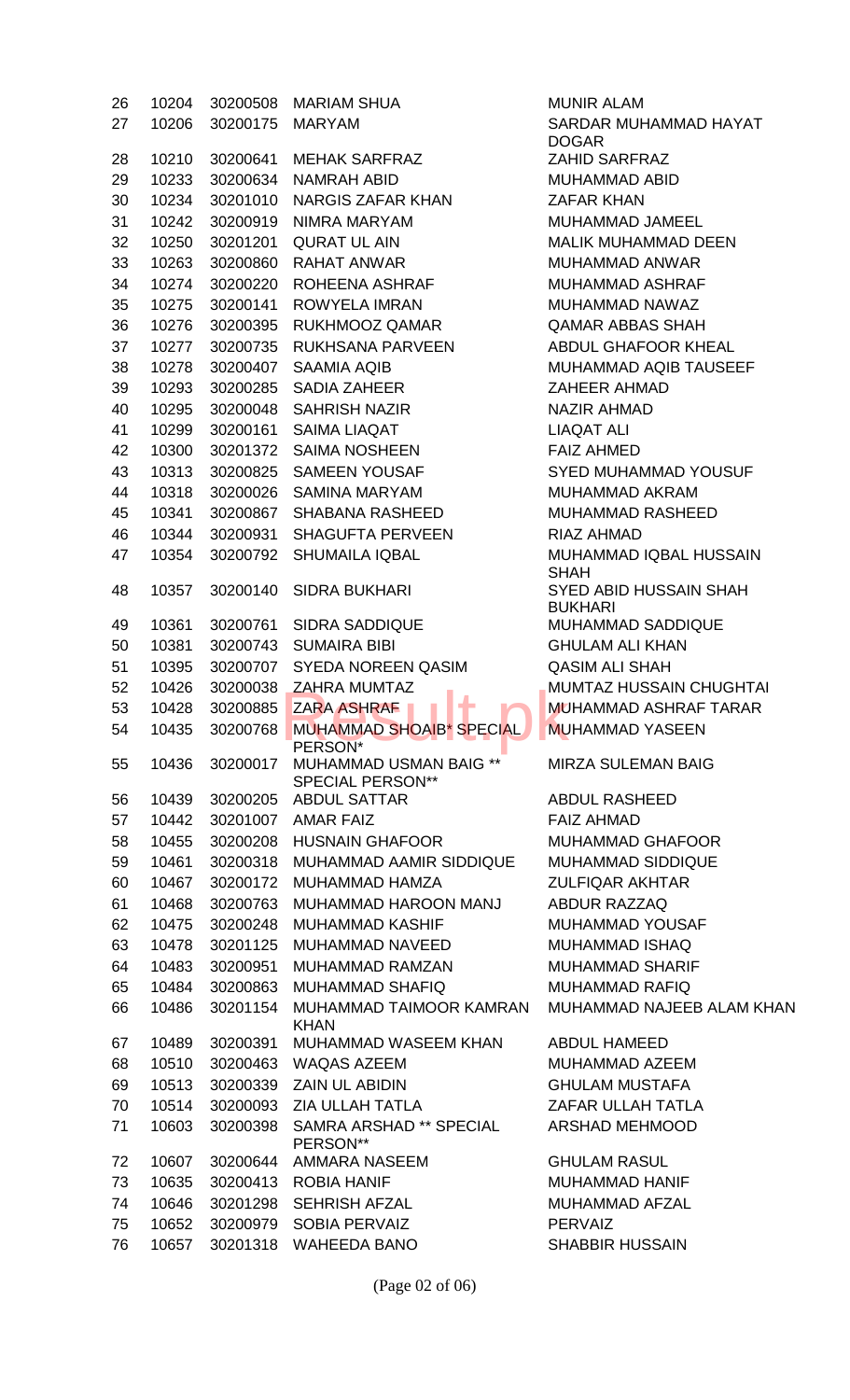| 77  | 10658 | 30201159 | <b>ZAINAB IFTIKHAR</b>                     | <b>IFTIKHAR YOUNAS</b>  |
|-----|-------|----------|--------------------------------------------|-------------------------|
| 78  | 10663 | 30200376 | <b>GHULAM MURTZA</b>                       | <b>FAQIR MUHAMMAI</b>   |
| 79  | 10667 | 30200182 | <b>MUHAMMAD NASIR AKHTAR</b>               | <b>MUHAMMAD AKHT</b>    |
| 80  | 10720 | 30201067 | AMNA ZARTASHA                              | <b>ESUB KHAN</b>        |
| 81  | 10743 | 30200742 | <b>AZRA MANZOOR</b>                        | <b>MANZOOR AHMAD</b>    |
| 82  | 10753 | 30200246 | <b>FARAH KHAN</b>                          | <b>KHURSHID AHMAD</b>   |
| 83  | 10756 | 30200588 | <b>FARHAT MUNIR</b>                        | <b>MUNIR AHMAD</b>      |
| 84  | 10770 | 30201246 | <b>HAFSA IQBAL</b>                         | M.IQBAL                 |
| 85  | 10775 | 30201314 | <b>HUMAIRA SARWAR</b>                      | <b>MUHAMMAD SARV</b>    |
| 86  | 10782 | 30200770 | <b>ISHRAT BANO</b>                         | NAWAZ ALI               |
| 87  | 10789 | 30201020 | <b>KINZA SHARIF</b>                        | <b>MUHAMMAD SHAR</b>    |
| 88  | 10798 | 30200303 | <b>MEHWISH AKRAM</b>                       | <b>MALIK MUHAMMAI</b>   |
| 89  | 10813 | 30200176 | <b>NASREEN ATA</b>                         | ATA MUHAMMAD            |
| 90  | 10818 | 30200406 | <b>NAZIR FATIMA</b>                        | <b>BASHIR AHMAD</b>     |
| 91  | 10847 | 30200970 | <b>SADIA KHADIM</b>                        | <b>KHADIM HUSSAIN</b>   |
| 92  | 10864 | 30201265 | <b>SAMINA IQBAL</b>                        | M.IQBAL                 |
| 93  | 10879 | 30200277 | <b>SIDRA SAEED</b>                         | <b>SAEED AHMAD MI</b>   |
| 94  | 10923 | 30200775 | <b>IMRAN KHAN</b>                          | <b>SUBAI KHAN</b>       |
| 95  | 10925 | 30200456 | <b>JAMSHAID ABBAS</b>                      | <b>MUHAMMAD YOUS</b>    |
| 96  | 10926 | 30200857 | MAHMOOD UL HASSAN                          | <b>MUHAMMAD AMIN</b>    |
| 97  | 10927 | 30200165 | <b>MALIK IMTIAZ HASSAN</b>                 | <b>ALLAH BAKHSH</b>     |
| 98  | 10937 | 30200421 | <b>MUHAMMAD HASHIM</b>                     | <b>MALIK MUSHTAQ /</b>  |
| 99  | 10943 | 30200478 | MUHAMMAD KHIZAR HAYAT                      | <b>MUHAMMAD AKBA</b>    |
| 100 | 11029 | 30200297 | <b>RABAIL NOOR</b>                         | <b>NOOR MUHAMMAI</b>    |
| 101 | 11030 | 30200135 | <b>RABIA JABEEN</b>                        | <b>KHURSHID ALAM</b>    |
| 102 | 11044 | 30201089 | SHAHZADI QURA TUL AIN                      | ANWAR HUSSAIN           |
| 103 | 11051 | 30200793 | <b>UMBREEN IQBAL</b>                       | <b>MUHAMMAD IQBAI</b>   |
| 104 | 11053 | 30201138 | <b>UZMA BATOOL</b>                         | ABDUL GHAFFAR           |
| 105 | 11055 | 30200368 | <b>UZMA NAHEED</b>                         | <b>WALI MUHAMMAD</b>    |
| 106 | 11062 | 30200337 | ÷<br><b>JAVED RASHEED</b>                  | RASHEED AHMAD           |
| 107 | 11068 | 30200664 | <b>MUHAMMAD RIZWAN</b>                     | <b>ABDUL HAMEED</b>     |
| 108 | 11069 | 30200330 | <b>MUHAMMAD SAEED</b>                      | ALLAH BUKHSH            |
| 109 | 11102 | 30200427 | AASMA TABASUM                              | RANA ALLAH DITT.        |
| 110 | 11104 | 30200741 | ABIDA MARYAM                               | <b>SAIF ULLAH</b>       |
| 111 | 11106 | 30200327 | AFIFA RIAZ                                 | RIAZ AHMAD              |
| 112 | 11107 |          | 30200314 AFSHEEN KHOSA                     | <b>MUHAMMAD BAKA</b>    |
| 113 | 11109 | 30200259 | ANAM SHAHZADI                              | ZAFAR IQBAL             |
| 114 | 11112 | 30200002 | ANTREETA KIFAIT                            | <b>KIFAIT HUSSAIN A</b> |
| 115 | 11114 | 30200654 | <b>AQSA SALEEM</b>                         | <b>MUHAMMAD SALE</b>    |
| 116 | 11120 | 30200326 | ASMA IQBAL                                 | <b>MUHAMMAD IQBAI</b>   |
| 117 | 11123 | 30200099 | AYSHA SARFRAZ                              | <b>SARFRAZ AHMAD</b>    |
| 118 | 11135 | 30200530 | <b>FATIMA KHAN</b>                         | <b>MUSARAT NAEEM</b>    |
| 119 | 11139 | 30200515 | <b>HAMNA KHAN</b>                          | <b>MUSARAT NAEEM</b>    |
| 120 | 11142 | 30201356 | HUMAIRA ALMAS                              | <b>MUKHTAR AHMAD</b>    |
| 121 |       | 30200289 | <b>IRAM MUKHTIAR</b>                       | <b>MUKHTIAR AHMAD</b>   |
|     | 11145 |          | <b>KINZA NASSEB</b>                        | HAJI MUHAMMAD .         |
| 122 | 11148 | 30200460 |                                            | <b>SAIF ULLAH SIKHA</b> |
| 123 | 11163 | 30200351 | <b>NADIA SAIF</b><br><b>NOSHABA SHARIF</b> |                         |
| 124 | 11172 | 30200542 |                                            | <b>MUHAMMAD SHAR</b>    |
| 125 | 11173 | 30201050 | <b>NOUSHIN FATIMA</b>                      | <b>MUHAMMAD NAEE</b>    |
| 126 | 11185 | 30200486 | SABA ASGHAR                                | HAJI MUHAMMAD .         |
| 127 | 11195 | 30200603 | <b>SAMINA GULL</b>                         | <b>MEER GULL</b>        |
| 128 | 11222 | 30200224 | UZMA FAIZ                                  | <b>FAIZ MUHAMMAD</b>    |
| 129 | 11237 | 30200387 | HIDAYAT ULLAH                              | <b>GHULAM FARID</b>     |
| 130 | 11240 | 30200023 | MALIK KAREEM NAWAZ                         | <b>MALIK ALLAH YAR</b>  |
| 131 | 11241 | 30201342 | MUHAMMAD AJMAL KHAN SAIF ULLAH KHAN        |                         |

**IFTIKHAR YOUNAS** FAQIR MUHAMMAD MUHAMMAD AKHTAR HUSSAIN **ESUB KHAN** MANZOOR AHMAD KHURSHID AHMAD KHAN MUNIR AHMAD M.IQBAL MUHAMMAD SARWAR NAWAZ ALI MUHAMMAD SHARIF MALIK MUHAMMAD AKRAM ATA MUHAMMAD BASHIR AHMAD KHADIM HUSSAIN M.IQBAL SAEED AHMAD MIRZA **SUBAI KHAN** MUHAMMAD YOUSAF MUHAMMAD AMIN ALLAH BAKHSH MALIK MUSHTAQ AHMAD MUHAMMAD AKBAR FAIZI NOOR MUHAMMAD KHAN KHURSHID ALAM ANWAR HUSSAIN MUHAMMAD IQBAL HUSSAIN ABDUL GHAFFAR WALI MUHAMMAD RASHEED AHMAD **ABDUL HAMEED** ALLAH BUKHSH RANA ALLAH DITTA SAIF ULLAH RIAZ AHMAD MUHAMMAD BAKASH KHOSA **ZAFAR IQBAL** KIFAIT HUSSAIN AZHAR MUHAMMAD SALEEM MUHAMMAD IQBAL SARFRAZ AHMAD MUSARAT NAEEM MUSARAT NAEEM AKHTER MUKHTAR AHMAD MUKHTIAR AHMAD HAJI MUHAMMAD ALTAF **SAIF ULLAH SIKHANI** MUHAMMAD SHARIF MUHAMMAD NAEEM HAJI MUHAMMAD ASGHAR KHAN **MEER GULL** FAIZ MUHAMMAD **GHULAM FARID** MALIK ALLAH YAR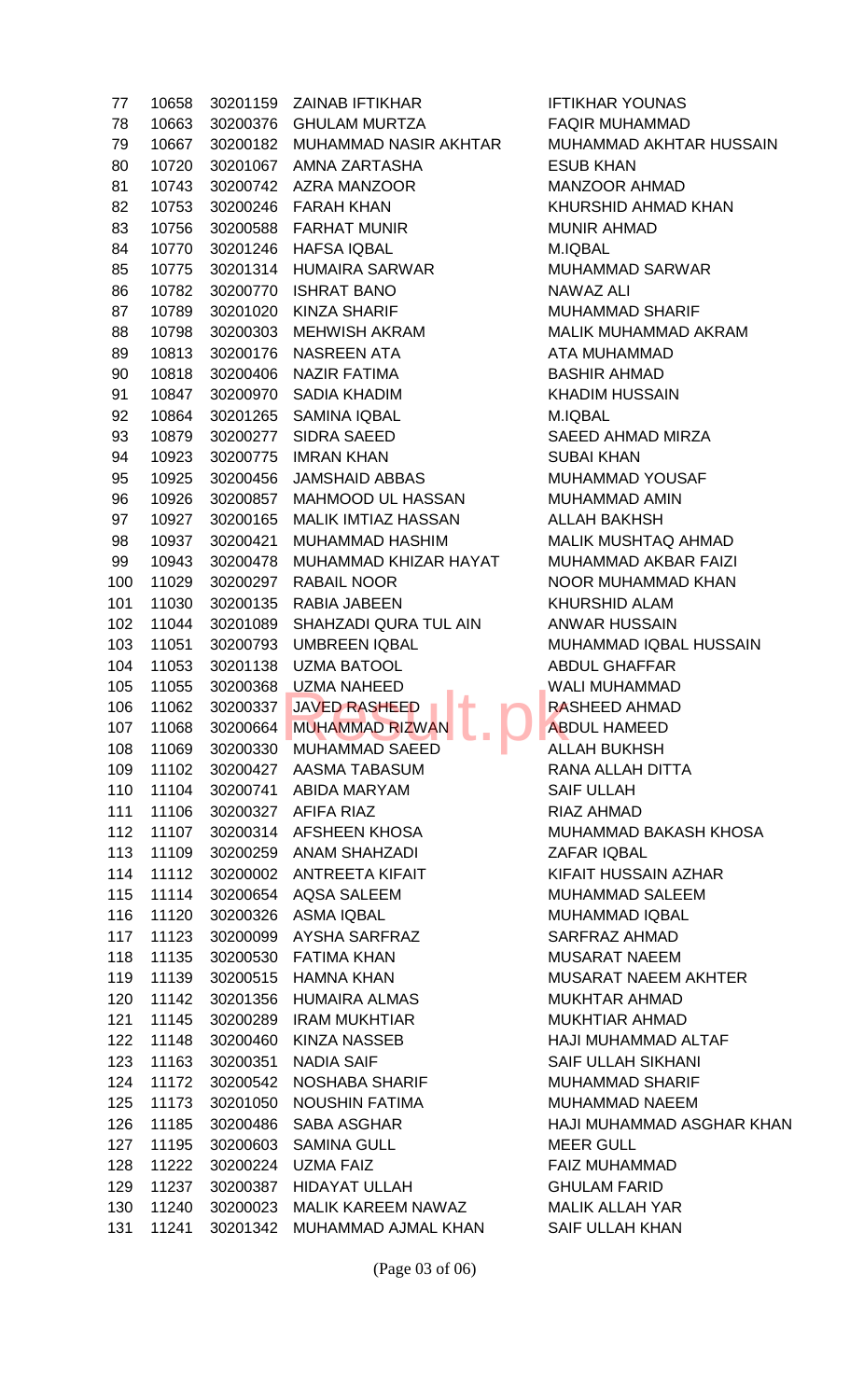| 132 | 11245 |          | 30200066 MUHAMMAD IBRAHIM                           | <b>GHULAM RASOOL</b>         |
|-----|-------|----------|-----------------------------------------------------|------------------------------|
| 133 | 11246 | 30200492 | MUHAMMAD ISMAIL                                     | <b>MOWLA BAKHSH</b>          |
| 134 | 11253 | 30200228 | NAVID UR REHMAN                                     | <b>MUHAMMAD RAMZAN</b>       |
| 135 | 11254 | 30200926 | NOOR UL AIN RAZA                                    | <b>SYED ALTAF JILLANI</b>    |
| 136 | 11257 | 30200003 | SHAHID HABIB                                        | <b>DUR MUHAMMAD</b>          |
| 137 | 11258 | 30201134 | SOHAIL SAEED                                        | <b>MUHAMMAD SAEED</b>        |
| 138 | 11260 | 30200998 | TAUSEEF AHMAD                                       | ALI MUHAMMAD                 |
| 139 | 11303 | 30200139 | SYEDA MARRIEM MEHDI **                              | <b>SYED AKSEY MEHDI</b>      |
|     |       |          | <b>SPECIAL PERSON**</b>                             |                              |
| 140 | 11316 | 30200647 | ANEELA TARIQ                                        | <b>MUHAMMAD TARIQ</b>        |
| 141 | 11318 |          | 30201316 ANILA ASHFAQ                               | MUHAMMAD ASHFAQ ALI          |
| 142 | 11322 | 30200450 | AROOMA RAFI                                         | <b>MUHAMMAD RAFI</b>         |
| 143 | 11332 |          | 30200609 FARHEEN ASLAM                              | <b>MUHAMMAD ASLAM</b>        |
| 144 | 11351 |          | 30200903 KANIZ SUMAIRA                              | SYED MUHAMMAD NAZIR SHAH     |
| 145 | 11370 | 30200487 | MUNAZZA ASGHAR                                      | <b>ASGHAR ALI</b>            |
| 146 | 11376 | 30200976 | NAZIA PARVEEN                                       | <b>SHOUKAT ALI</b>           |
| 147 | 11379 | 30200190 | NOUREEN NAWAZ                                       | MUHAMMAD NAWAZ               |
| 148 | 11381 | 30200324 | QURAT UL AIN ARSHAD                                 | MUHAMMAD ARSHAD              |
| 149 | 11383 | 30200266 | RABIA BIBI                                          | <b>HABIB UR REHMAN</b>       |
| 150 | 11405 | 30200253 | SAMIA ASGHER ALI                                    | <b>ASGHAER ALI</b>           |
| 151 | 11429 | 30200063 | TASNIHA BASHIR                                      | <b>MUHAMMAD BASHIR</b>       |
| 152 | 11438 | 30200506 | WAJIHA NAZ                                          | <b>ABDUL GHAFFAR</b>         |
| 153 | 11440 | 30200015 | ZARTASHA SHEHZADI                                   | MUHAMMAD ALI RANA            |
| 154 | 11443 | 30200438 | KALEEM ULLAH ** SPECIAL                             | <b>QAZI MUHAMMAD ASHRAF</b>  |
|     |       |          | PERSON**                                            |                              |
| 155 | 11446 | 30200187 | ABDUL JABBAR                                        | <b>ABDUL GHAFFAR</b>         |
| 156 | 11447 |          | 30201045 AFTAB AHMED                                | <b>MUHAMMAD AMEER</b>        |
| 157 | 11448 |          | 30200138 AHMAD NAWAZ ANJUM                          | NIAZ MUHAMMAD NIAZI          |
| 158 | 11450 |          | 30200752 ASIF JILANI                                | <b>GHULAM JILANI</b>         |
| 159 | 11451 |          | 30200962 ATIF FAROOQ<br>160 11452 30200034 EJAZ ALI | <b>MUHAMMAD SHAFI</b>        |
|     |       |          |                                                     | <b>MUHAMMAD ALI</b>          |
| 161 | 11453 | 30200122 | <b>FAIZ SHAHZAD</b>                                 | <b>MUHAMMAD ASHRAF</b>       |
| 162 | 11455 | 30200009 | <b>GHULAM MURTAZA</b><br><b>IRFAN ALI</b>           | <b>MUNIR AHMAD</b>           |
| 163 | 11457 | 30200292 |                                                     | <b>MUHAMMAD RAFIQUE</b>      |
| 164 | 11460 | 30200130 | MAQSOOD AHMAD                                       | <b>MUHAMMAD RAMZAN</b>       |
| 165 | 11466 | 30200554 | MUHAMMAD AMJAD MAHDI                                | <b>MAHDI HASSAN</b>          |
| 166 | 11490 | 30200131 | <b>SHAHID UL ISLAM</b>                              | <b>MUHAMMAD BUKHSH</b>       |
| 167 | 11504 | 30200847 | AMNA HASSAN                                         | MUHAMMAD HANIF SHAH          |
| 168 | 11509 | 30200563 | AQSA RUBAB                                          | <b>MUHAMMAD ASHRAF MALIK</b> |
| 169 | 11531 | 30200028 | <b>MAHRUKH NADEEM</b>                               | AGHA MUHAMMAD NADEEM KHAN    |
| 170 | 11533 | 30200033 | MEHREEN NAWAZ                                       | <b>HAQ NAWAZ</b>             |
| 171 | 11536 | 30200473 | MUBARAKAH KHAN                                      | <b>NASRULLAH KHAN</b>        |
| 172 | 11545 | 30200045 | <b>RIFFAT BATOOL</b>                                | AMIR ABDULLAH                |
| 173 | 11568 | 30201018 | <b>SOBIA MAJEED</b>                                 | RAJA ABDUL MAJEED            |
| 174 | 11576 | 30200344 | UZMA ABBAS                                          | MUHAMMAD ABBAS SHAH          |
| 175 | 11580 | 30200865 | ZULIKHA GHANI                                       | <b>USMAN GHANI</b>           |
| 176 | 11587 | 30200173 | <b>FAISAL NAEEM KHAN</b>                            | MUHAMMAD AZAM KHAN           |
| 177 | 11592 | 30200125 | <b>MUHAMMAD ALI</b>                                 | NASRULLAH BHATTI             |

## **SPECIAL PERONS AND MINORITY QUOTA**

No candidate has qualified the written test against 04 posts reserved for Special Persons quota

& 03 posts reserved for Minority quota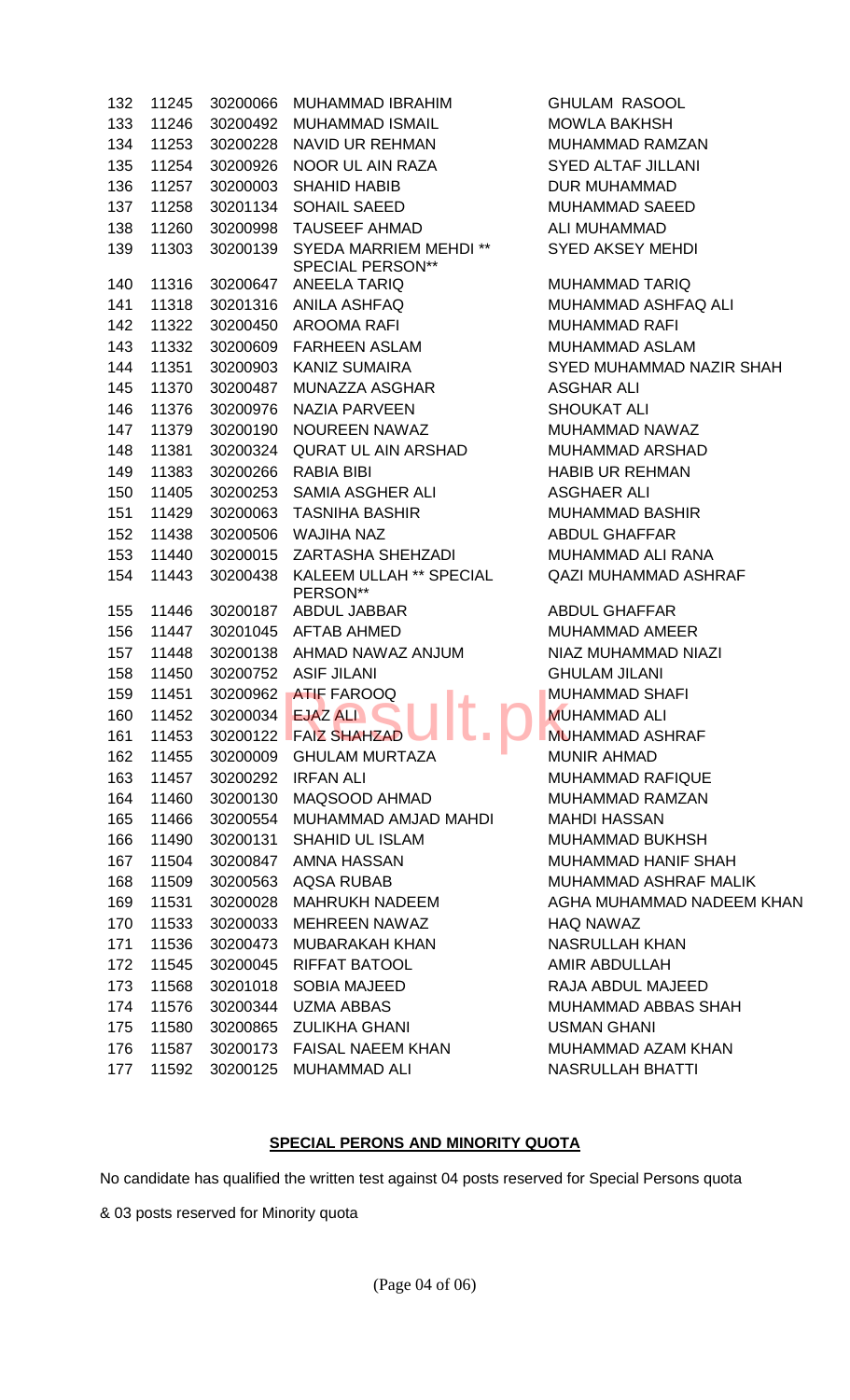### **WOMEN QUOTA**

| <u>SR.</u><br><u>NO.</u> | <b>ROLL</b><br>NO. | <b>DIARY</b><br>NO. | <b>NAME OF THE CANDIDATE</b> | <u>FATHER'S NAI</u>                 |
|--------------------------|--------------------|---------------------|------------------------------|-------------------------------------|
| 178                      | 10037              | 30201023            | AMNA JAHANGIR                | <b>JAHANGIR AHI</b>                 |
| 179                      | 10041              | 30201234            | <b>AMNA SHARIF</b>           | <b>MUHAMMAD S</b>                   |
| 180                      | 10055              | 30200897            | <b>ANWAR ZIA</b>             | <b>MUHAMMAD S</b>                   |
| 181                      | 10058              | 30200096            | <b>AQSA AMJAD</b>            | <b>MIAN MUHAMM</b>                  |
| 182                      | 10066              | 30200536            | AROOJ TAYYAB                 | <b>SYED AFZAAL</b>                  |
| 183                      | 10067              | 30200780            | <b>AROOSA SAJID</b>          | <b>SAJID WAKEEI</b>                 |
| 184                      | 10087              | 30200207            | <b>AYESHA SIDDIQA</b>        | <b>BAQAR HUSSA</b>                  |
| 185                      | 10097              | 30200836            | <b>FARAH KHALID</b>          | <b>MUHAMMAD K</b>                   |
| 186                      | 10101              | 30200461            | <b>FARAH TUFAIL</b>          | <b>MUHAMMAD T</b>                   |
| 187                      | 10109              | 30200274            | <b>FARZANA PERVEEN</b>       | <b>MUHAMMAD S</b>                   |
| 188                      | 10122              | 30200513            | HAFIZA ATTEBA IKRAM          | <b>MUHAMMAD II</b>                  |
| 189                      | 10140              | 30201026            | <b>HMNA SHAHAD</b>           | <b>SHAHAD BASH</b>                  |
| 190                      | 10164              | 30201035            | <b>JAVERIA ARSHAD</b>        | <b>MUHAMMAD A</b>                   |
| 191                      | 10180              | 30200113            | <b>KIRAN GULNAZ</b>          | ZAFAR IQBAL                         |
| 192                      | 10184              | 30200503            | KUNWAL JAVAID                | <b>MIRZA JAVAID</b>                 |
| 193                      | 10186              | 30200232            | <b>MADIHA KALSOOM</b>        | <b>MUHAMMAD S</b><br><b>MUJAHID</b> |
| 194                      | 10191              | 30200489            | <b>MAHAM TANVEER</b>         | <b>TANVEER HUS</b>                  |
| 195                      | 10225              | 30200116            | <b>NADIA ZAFAR</b>           | RANA ZAFAR I                        |
| 196                      | 10260              | 30200498            | RABIA MAHMOOD                | <b>MAHMOOD EJ</b>                   |
| 197                      | 10288              | 30200807            | SADIA NEMAT ALI              | <b>NIAMAT ALI</b>                   |
| 198                      | 10333              | 30201119            | <b>SARA SARFRAZ</b>          | <b>RANA SARFRA</b>                  |
| 199                      | 10350              | 30200658            | <b>SHAMIM SHAFIQUE</b>       | <b>MUHAMMAD S</b>                   |
| 200                      | 10353              | 30201078            | SHAZIA NAZ                   | <b>KHADIM HUSS</b>                  |
| 201                      | 10358              | 30200971            | <b>SIDRA FAZAL</b>           | <b>FAZAL HUSSA</b>                  |
| 202                      | 10367              | 30200423            | <b>SOBIA HANIF</b>           | <b>MUHAMMAD H</b>                   |
| 203                      | 10377              | 30201235            | <b>SONIA KHURSHEED</b>       | <b>MUHAMMAD K</b>                   |
| 204                      | 10400              | 30201244            | <b>TAHIRA NAZIR</b>          | <b>NAZIR AHMAD</b>                  |
| 205                      | 10402              | 30200550            | <b>TAMHID ZAHRA</b>          | KAZAM ALI                           |
| 206                      | 10429              | 30200401            | <b>ZEENAT BIBI</b>           | <b>NAZAR MUHAN</b>                  |
| 207                      | 10629              | 30200283            | <b>MUNAZA PARVEEN</b>        | <b>MUHAMMAD S</b>                   |
| 208                      | 10631              | 30201099            | NABEELA KOUSAR               | <b>RAFIQ AHMED</b>                  |
| 209                      | 10649              | 30200210            | <b>SOBIA KHATOON</b>         | SYED ZULFIQA                        |
| 210                      | 10751              | 30200479            | <b>FAIZA AMJAD</b>           | <b>MUHAMMAD A</b>                   |
| 211                      | 10829              | 30200195            | RAHEELA FATIMA               | <b>MUHAMMAD A</b>                   |
| 212                      | 11304              | 30200443            | <b>ABIDA PARVEEN</b>         | <b>BASHIR AHMA</b>                  |
| 213                      | 11333              | 30200716            | <b>FARWA RUBAB</b>           | ZAFAR IQBAL                         |
| 214                      | 11373              | 30200329            | <b>NADIA PERVEEN</b>         | <b>MAQBOOL AHI</b>                  |
| 215                      | 11427              | 30200533            | SYEDA MUBEEN ZAHARA          | <b>SYED MUHAMI</b>                  |
| 216                      | 11441              | 30200558            | ZILL-E-HUMA                  | MAQSOOD AH                          |
| 217                      | 11510              | 30201196            | <b>AQSA TARIQ</b>            | <b>MUHAMMAD T</b>                   |
| 218                      | 11513              | 30200939            | AYESHA ASHRAF                | <b>MUHAMMAD A</b>                   |
| 219                      | 11532              | 30200200            | MAQSOOD FATIMA               | <b>GUL MUHAMM</b>                   |
| 220                      | 11561              | 30200889            | <b>SHAZIA NOREEN</b>         | <b>NASEER AHME</b>                  |

## **NAME OF THE CANDIDATE FATHER'S NAME**

**SIR AHMED MAD SHARIF MAD SHARIF** UHAMMAD AMJAD FZAAL HUSSAIN **JAKEEL BUTT HUSSAIN MAD KHALID RASHEED MAD TUFAIL MAD SHAHBAZ IMAD IKRAM KHAN** 189 BASHIR **MAD ARSHAD JAVAID BAIG MAD SANA ULLAH** D **ER HUSSAIN** AFAR IQBAL OD EJAZ ARFRAZ AHMAD **MAD SHAFIQUE HUSSAIN HUSSAIN** MAD HANIF **MAD KHURSHEED HMAD KHAN** MUHAMMAD **MAD SIDDIQUE** ULFIQAR HUSSAIN SHAH MAD AMJAD **MAD ARSHAD** AHMAD NAZ OL AHMED SAYYAL IUHAMMAD SHAH **OD AHMED MAD TARIQ IMAD ASHRAF IHAMMAD 2 AHMED**